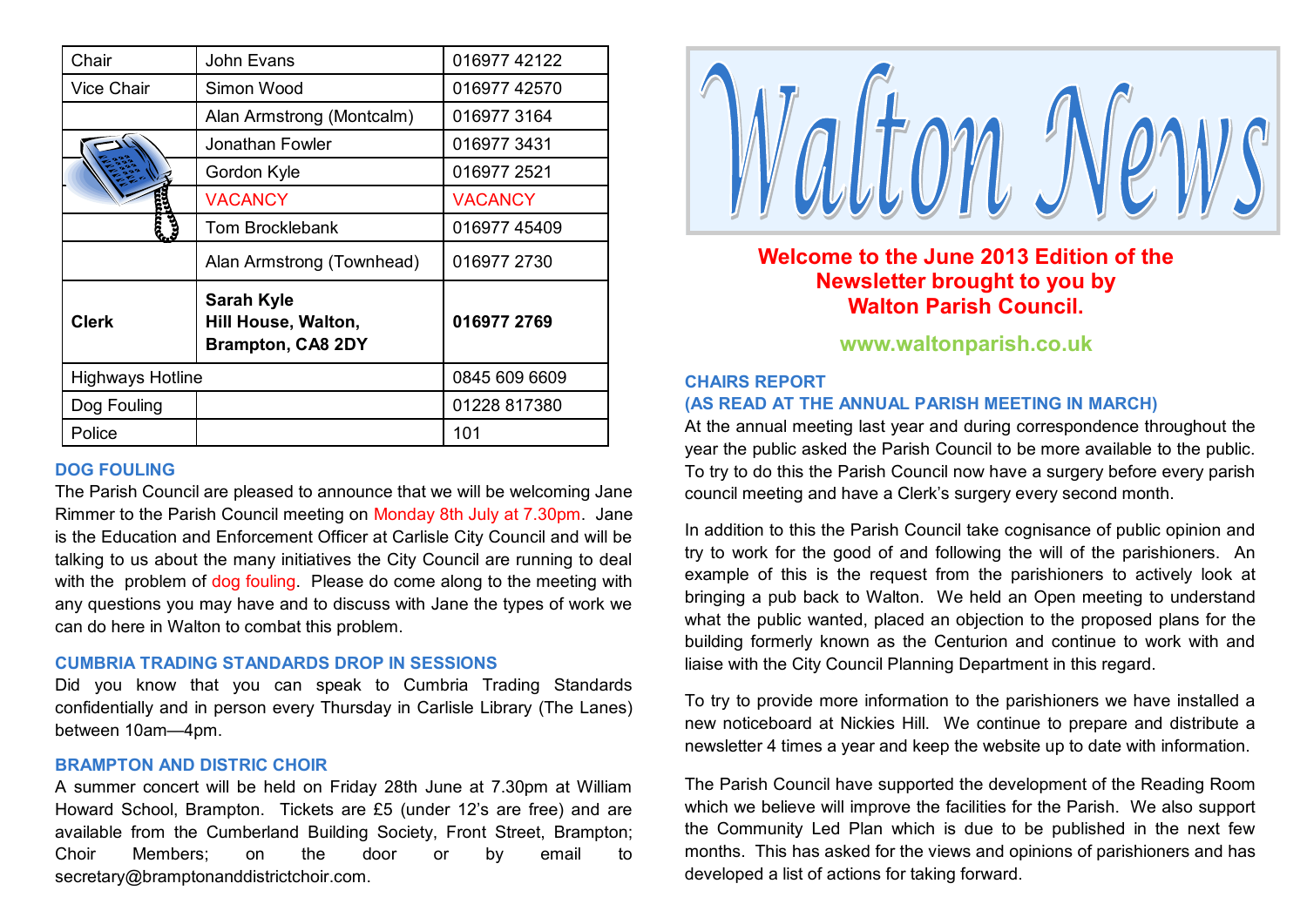The Parish Council will consider the output from this plan and are likely to take on the high priority actions.

Looking forward to next year the Parish Council have several on-going projects, namely agreeing to take on the land in Walton Village currently registered to the County Council, finalisation of the tree management plan and taking on high priority actions from the Community Led Plan. In addition we will work to understand and fully develop opportunities and benefits to the Parish from the Localism Bill.

With respect to finances, the Parish Council were working to a loss making budget for this year and plan to for next year. This is to keep the precept down and use the reserves we have while maintaining the services we offer.

Finally it is worth mentioning that the councillors are all volunteers and the work we do is in our own time. I would like to thank the councillors for their hard work and support and extend that to the City and County Councillors, Syd and Lawrence for their continued advice and support – it is much appreciated. While we do try to provide a service to the parish we are aware that there are some areas where people consider we are deficient and could improve. Please let us know if or how we can improve the work we do and while I cannot offer any guarantees of improvement I can promise we will do our best for the parish.

John Evans (Chair, Walton Parish Council).

# **COUNCILLOR VACANCY**

Robert Ridley resigned in April from the Parish Council. Thanks are given to him for the years he served on the Council. His resignation does mean we have a vacancy for a new councillor. If you are interested in this voluntary position please apply in writing before 30 June 2013 to the Clerk either at Hill House, Walton, Brampton, CA8 2DY or by email to clerk@waltonparish.co.uk.

# **YOUR ADVERT COULD APPEAR HERE!**

The Walton News is hand delivered to all households in Walton Parish four times a year. We get directly into the doors of a wide audience so are ideal for advertising at low cost. Contact the Clerk on 016977 2769 if for further information.

## **EXERCISE CLASSES—ARE YOU INTERESTED?**

The Village Hall are very keen to encourage more people to use their facilities and are currently looking at providing some exercise/fitness classes. If you have any suggestions for the type of class you are interested in —or if you are able to teach a class—please contact Mel on 016977 41848



or email mel@waltonparish.co.uk. Please also do keep a watch on the noticeboards and website for details of when the classes begin.

## **READING ROOM REFURBISHMENT**

Well over 40 people attended the Grand Opening of the Reading Room in March. Since then the Tea Room has re-opened under new local management. Opening hours are clearly displayed on the noticeboards and Heather and Vicky provide a warm welcome to all of you!

## **BROADBAND**

The EU have now finally approved the funding for the superfast broadband project between Cumbria County Council and BT, and so now the roll out phases can really begin. The next stage is to discover which parts of the County fit into the 93% that will receive superfast broadband.

### **RECYCLING BINS**

The City Council have been reviewing the provision of recycling bins and many areas in the district are going to lose their bring-sites. Walton luckily are to retain their bins at the Village Hall but the City Council are proposing stopping the payments we receive for them. Walton Parish Council have opposed this move and will continue to act on behalf of the outlying areas of our parish who do not receive any doorstep recycling collections.

# **Transport information sessions at your local library**

**Why not** pop into Longtown Library on any of these dates:

*Tuesday 7th May 2013 Tuesday 4th June 2013 Tuesday 2nd July 2013 Tuesday 30th July 2013 Tuesday 27th August 2013* 

between 13.00pm and 17:00pm to have a chat with your Locality Transport Officer from the County Council's Integrated Transport Team. To find out about transport in your local area or discuss any transport or access issues that you may have.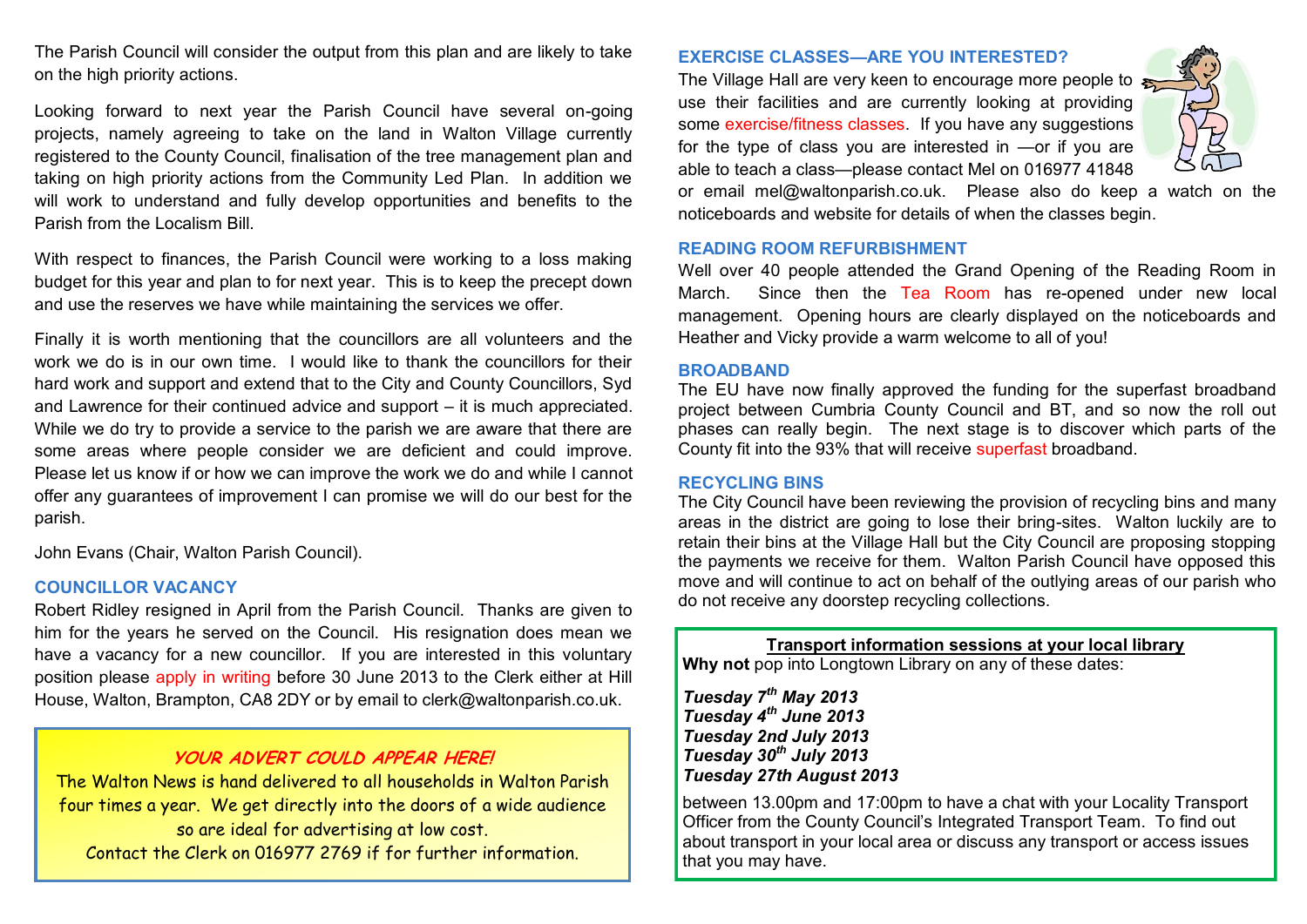## **VILLAGE HALL BOILER**

As many of you will know the central heating boiler at the Village Hall was recently declared broken beyond repair. The Village Hall Management Committee are working closely with their sub-committee (The Social Committee who run events in the parish to fundraise for the Village Hall) and the Parish Council to try and secure funding for a new one.

The PC have submitted various grant applications and hopefully money will be available during the summer to fit a new system in time for the colder months.

# **TURN YOUR ONLINE SHOPPING INTO DONATIONS FOR THE HALL!**

Do you shop online? Did you know that every time you buy something you could be raising money for Walton Village Hall? Over 2400 well known retailers including Amazon, M&S, Boden, Waitrose, House of Fraser, Vodafone, Virgin Atlantic and many more, will donate a percentage of what you spend to Walton Village Hall when you shop with them, via **[fundraising website easyfundraising.org.uk](http://www.easyfundraising.org.uk/causes/waltonvillagehall)**

**How does it work?** Each purchase generates a donation. So instead of going directly to a retailer's website, go to **[easyfundraising](http://www.easyfundraising.org.uk/causes/waltonvillagehall)** first and choose the retailer you want to shop with – then everything you spend with that retailer earns a free donation for Walton Village Hall. It's completely free to use and your shopping won't cost you a penny more. On average, each retailer will donate 5% of the cost of your shopping - and those donations soon mount up.

Please register to supporting us when you shop online **<http://www.easyfundraising.org.uk/causes/waltonvillagehall>**

**Sid Bowman** represents our Parish at Carlisle City Council. If you have a City Council related issue which you wish to raise, he can be contacted at:

**01228 561185 or SydB@carlisle.gov.uk**

**John Mallinson** is your local County Councillor. If you have a County Council related issue which you wish to raise he can be contacted at:

**01228 533746 or john.mallinson@cumbria.gov.uk**

# **SOCIAL COMMITTEE NEWS**

# **CAR TREASURE HUNT SATURDAY 20TH APRIL**

The Social Committee would like to thank everyone who came and supported our annual car treasure hunt. Yet again we had a great turn out with a total of 14 cars attending. Following the treasure hunt we had had jacket potatoes with a variety of fillings and our monthly pub night which was enjoyed by everyone.

Prize List:- 1<sup>st</sup> Team 1<sup>st</sup> Class (Hazel Waugh & Family) 2<sup>nd</sup> Team No Hopers ( Michael Armstrong & Family) Boobie prize Team BMW (Jarik).

# **"A BIT OF A DO" SATURDAY 6th July 7pm – 1am**

Bar, BBQ & Salads by Salutation Inn Marquee on Walton Village Green Route 66 Disco In aid of Village Hall repairs Tickets – Adults £10 Children - (10 & Under) £5 For tickets please text or call Gill Whiteford on 07738703500 by Sat 22<sup>nd</sup> June

**DUCK RACE - £1 per duck SATURDAY 31ST August – 3pm onwards** The River King Walton finishing at Dovecote Bridge

> **PAMPERED CHEF PARTY WEDNESDAY 18th September – 7PM** Tea Room, Walton

# **RACE NIGHT SATURDAY 26TH OCTOBER – 7PM ONWARDS**

At Salutation Inn, Irthington More details to follow

**CHRISTMAS FAIR SUNDAY 10th November 1pm-3pm**  Walton Village Hall

**All events organised by Walton Social Committee are In aid of the upkeep and repairs to Walton Village Hall**